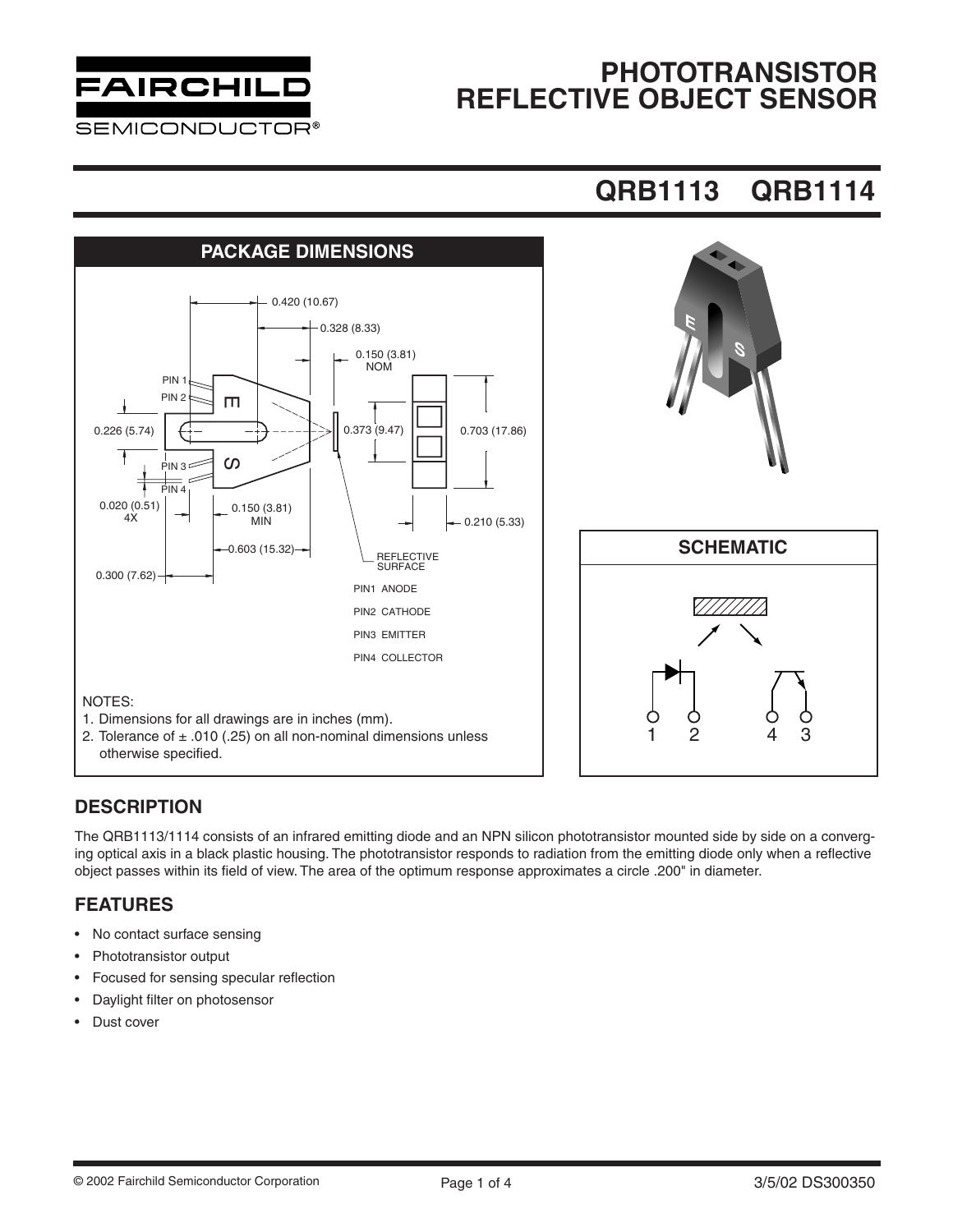# FAIRCHILD

**SEMICONDUCTOR®** 

### **PHOTOTRANSISTOR REFLECTIVE OBJECT SENSOR**

# **QRB1113 QRB1114**

| <b>ABSOLUTE MAXIMUM RATINGS</b> ( $T_A = 25^\circ$ C unless otherwise specified) |                             |                |              |  |  |  |  |
|----------------------------------------------------------------------------------|-----------------------------|----------------|--------------|--|--|--|--|
| <b>Parameter</b>                                                                 | <b>Symbol</b>               | Rating         | <b>Units</b> |  |  |  |  |
| <b>Operating Temperature</b>                                                     | $\mathsf{T}_{\mathsf{OPR}}$ | $-40$ to $+85$ | $^{\circ}C$  |  |  |  |  |
| Storage Temperature                                                              | $\mathsf{T}_{\text{STG}}$   | $-40$ to $+85$ | $^{\circ}$ C |  |  |  |  |
| Soldering Temperature (Iron) <sup>(2,3,4)</sup>                                  | $T_{SOL-I}$                 | 240 for 5 sec  | $^{\circ}$ C |  |  |  |  |
| Soldering Temperature $(Flow)^{(2,3)}$                                           | $T_{\sf SOL-F}$             | 260 for 10 sec | $^{\circ}$ C |  |  |  |  |
| <b>EMITTER</b>                                                                   |                             |                |              |  |  |  |  |
| <b>Continuous Forward Current</b>                                                | ΙF                          | 50             | mA           |  |  |  |  |
| Reverse Voltage                                                                  | $V_R$                       | 5              | V            |  |  |  |  |
| Power Dissipation <sup>(1)</sup>                                                 | $P_D$                       | 100            | mW           |  |  |  |  |
| <b>SENSOR</b>                                                                    |                             |                |              |  |  |  |  |
| Collector-Emitter Voltage                                                        | V <sub>CEO</sub>            | 30             | V            |  |  |  |  |
| Emitter-Collector Voltage                                                        | V <sub>ECO</sub>            | 4.5            | $\vee$       |  |  |  |  |
| <b>Collector Current</b>                                                         |                             | 20             | mA           |  |  |  |  |
| Power Dissipation <sup>(1)</sup>                                                 | $P_D$                       | 100            | mW           |  |  |  |  |

**NOTES**

1. Derate power dissipation linearly 1.67 mW/°C above 25°C.

2. RMA flux is recommended.

3. Methanol or isopropyl alcohols are recommended as cleaning agents.

4. Soldering iron 1/16" (1.6mm) minimum from housing.

5. D is the distance from the assembly face to the reflective surface. 6. Measured using an Eastman Kodak neutral test card with 90% diffused reflecting surface.

7. Cross talk is the photo current measured with current to the input diode and no reflecting surface.

| <b>ELECTRICAL/OPTICAL CHARACTERISTICS</b> ( $T_A = 25^{\circ}$ C) |                                                      |                   |      |      |      |              |  |  |
|-------------------------------------------------------------------|------------------------------------------------------|-------------------|------|------|------|--------------|--|--|
| <b>Parameter</b>                                                  | <b>Test Conditions</b>                               | <b>Symbol</b>     | Min. | Typ. | Max. | <b>Units</b> |  |  |
| <b>EMITTER</b>                                                    |                                                      |                   |      |      |      |              |  |  |
| <b>Forward Voltage</b>                                            | $I_F = 40 \text{ mA}$                                | $V_F$             |      |      | 1.7  | $\vee$       |  |  |
| <b>Reverse Current</b>                                            | $V_B = 5.0 V$                                        | l <sub>R</sub>    |      |      | 100  | μA           |  |  |
| Peak Emission Wavelength                                          | $I_F = 20$ mA                                        | $\lambda_{PE}$    |      | 940  |      | nm           |  |  |
| <b>SENSOR</b>                                                     |                                                      |                   |      |      |      |              |  |  |
| Collector-Emitter Breakdown Voltage                               | $I_C = 1$ mA                                         | BV <sub>CEO</sub> | 30   |      |      | V            |  |  |
| Emitter-Collector Breakdown Voltage                               | $I_F = 0.1$ mA                                       | BV <sub>ECO</sub> | 5    | —    |      | V            |  |  |
| <b>Collector-Emitter Dark Current</b>                             | $V_{CF}$ = 10 V, $I_F$ = 0 mA                        | <sup>I</sup> CEO  | —    |      | 100  | nA           |  |  |
| <b>COUPLED</b>                                                    |                                                      |                   |      |      |      |              |  |  |
| <b>On-state Collector Current</b>                                 | $I_F = 40$ mA, $V_{CF} = 5$ V<br>$D = .150^{n(5,6)}$ | $I_{C(ON)}$       |      |      |      |              |  |  |
| QRB1113                                                           |                                                      |                   | 0.20 |      |      | mA           |  |  |
| QRB1114                                                           |                                                      |                   | 0.60 | —    |      |              |  |  |
| Collector-Emitter                                                 | $I_F = 20$ mA, $I_C = 0.5$ mA                        | $V_{CE (SAT)}$    |      |      | 0.4  | V            |  |  |
| <b>Saturation Voltage</b>                                         |                                                      |                   |      |      |      |              |  |  |
| <b>Rise Time</b>                                                  | $V_{CF}$ = 5 V, R <sub>1</sub> = 100 V               | $t_r$             |      | 8    |      | μs           |  |  |
| Fall Time                                                         | $I_{C(ON)} = 5$ mA                                   | $t_f$             |      | 8    |      |              |  |  |
| Cross Talk                                                        | $I_F = 40$ mA, $V_{CE} = 5$ V <sup>(7)</sup>         | $I_{\text{CX}}$   |      |      | 1.00 | μA           |  |  |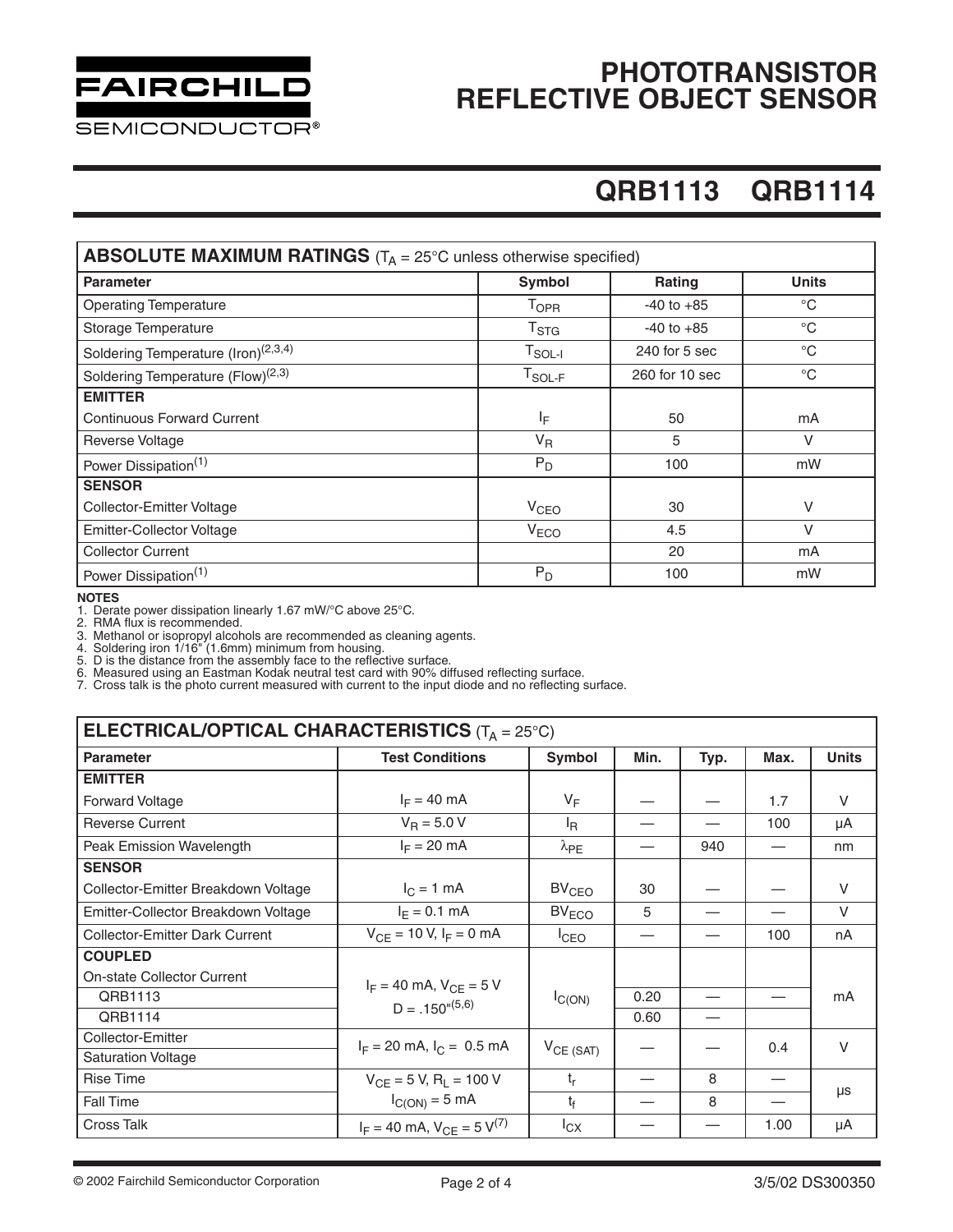

### **PHOTOTRANSISTOR REFLECTIVE OBJECT SENSOR**

# **QRB1113 QRB1114**

#### **TYPICAL PERFORMANCE CURVES**



DISTANCE IN MILS

T<sub>A</sub> - AMBIENT TEMPERATURE (°C)